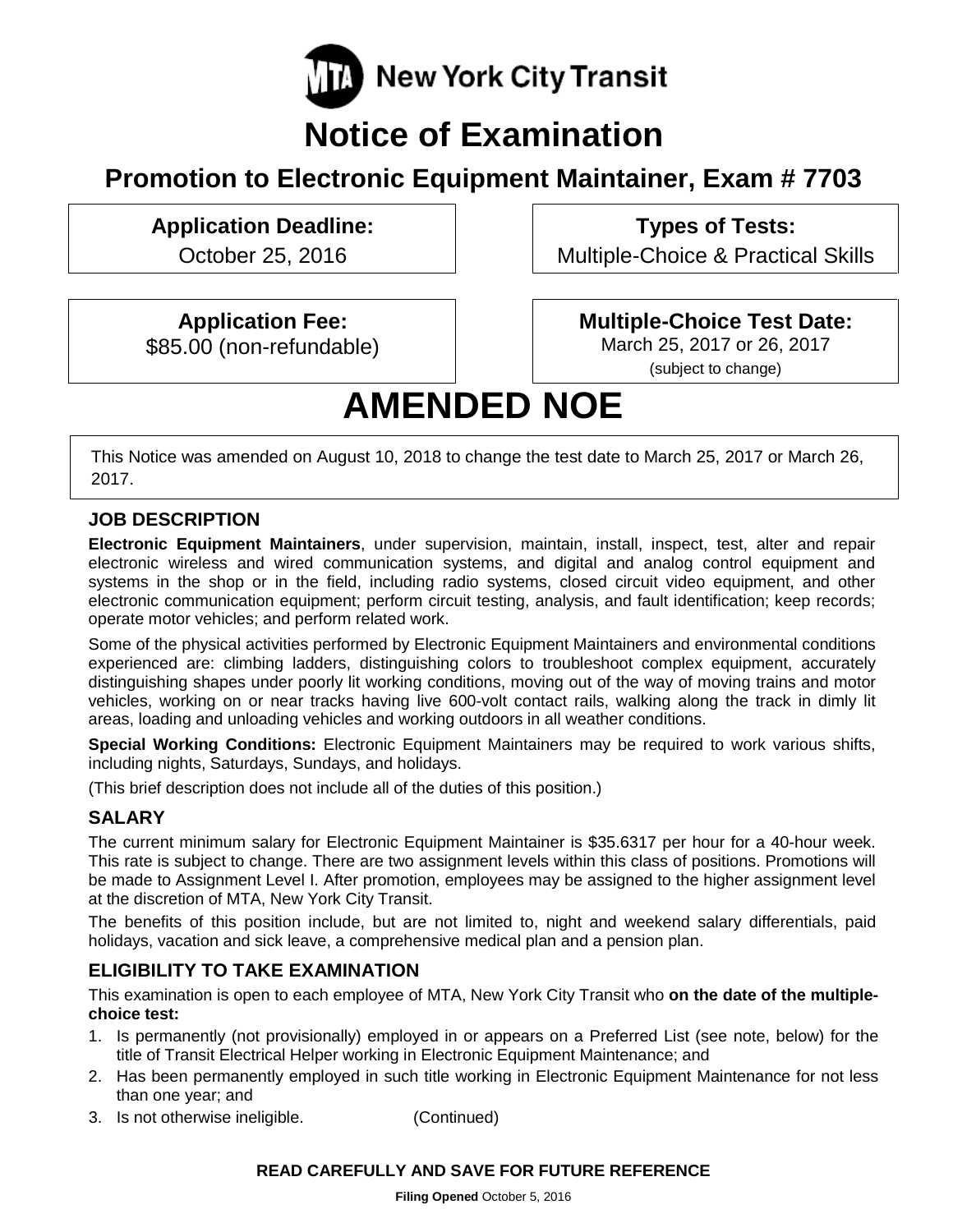#### **ELIGIBILITY TO TAKE EXAMINATION** (Continued)

(Note: A "Preferred List" is a civil service list which is only for certain former permanent incumbents of the eligible title who have rehiring rights.)

This examination is also open to employees who were appointed to an eligible title pursuant to New York State Civil Service Law, section 55-a, and who meet all other eligibility requirements.

You are responsible for determining whether you meet the eligibility requirements for this examination prior to submitting the *Application*. If you do not know if you are eligible, check with **your department's Human Resources representative.** You may be given the test before we verify your eligibility. If you are marked "Not Eligible," your application fee will **not** be refunded and you will **not** receive a score.

This examination is **not** open to employees of MaBSTOA or MTA, Bus Company, or to employees of any MTA agency other than MTA, New York City Transit.

#### **REQUIREMENTS TO BE PROMOTED**

**Probationary Period**: At the time of promotion, you must have completed your probationary period in the eligible title of Transit Electrical Helper and you must be permanently employed in that title or your name must appear on a Preferred List for that eligible title. Additionally, you must have served permanently in the eligible title of Transit Electrical Helper for at least one year. Time served prior to a break in service of more than one year will not be credited.

**Driver License Requirement**: At the time of promotion, you must have a motor vehicle driver license valid in the State of New York with no disqualifying restrictions that would preclude the performance of the duties of this title. If you have serious moving violations, a license suspension or an accident record, you may be disqualified. This license must be maintained for the duration of your employment in the title.

**Drug Screening Requirement**: You must pass a drug screening in order to be promoted, and if promoted, you will be subject to random drug and alcohol tests for the duration of your employment. Additionally, if you have tested positive on a drug or alcohol test or had a refusal to test during pre-employment or while employed by a Federal DOT-regulated employer during the applicable period, you must have completed the Substance Abuse Professional (SAP) process required by federal law in order to be promoted to this safetysensitive position.

#### **HOW TO SUBMIT AN APPLICATION AND PAY THE APPLICATION FEE**

**You must apply online** for this examination **by the last day of the application period** unless you are requesting a Fee Waiver. Applicants who wish to request a Fee Waiver should refer to the "How to Submit an Application When Requesting a Fee Waiver" section below.

**Application Fee:** This fee is generally not refundable. Under special circumstances, you may be entitled to a refund. You should refer to the Department of Citywide Administrative Services ("DCAS") Exam Regulations to determine if you are entitled to a refund prior to requesting a refund. You can refer to the bottom of the last page of this Notice of Examination for instructions on how to obtain a copy of the DCAS Exam Regulations.

#### **Online Applications:**

- 1. Apply using the "BSC" employee portal at:<http://www.mymta.info/> by the last day of the application period.
- 2. You must pay the application fee via payroll deduction. Applicants who request a fee waiver must apply by mail.
- 3. You will be sent a confirmation email after you complete your application and pay the application fee.

Computers with internet access are available on a limited basis at branches of the New York Public Library, the Brooklyn Public Library and the Queens Library to patrons with a valid library card.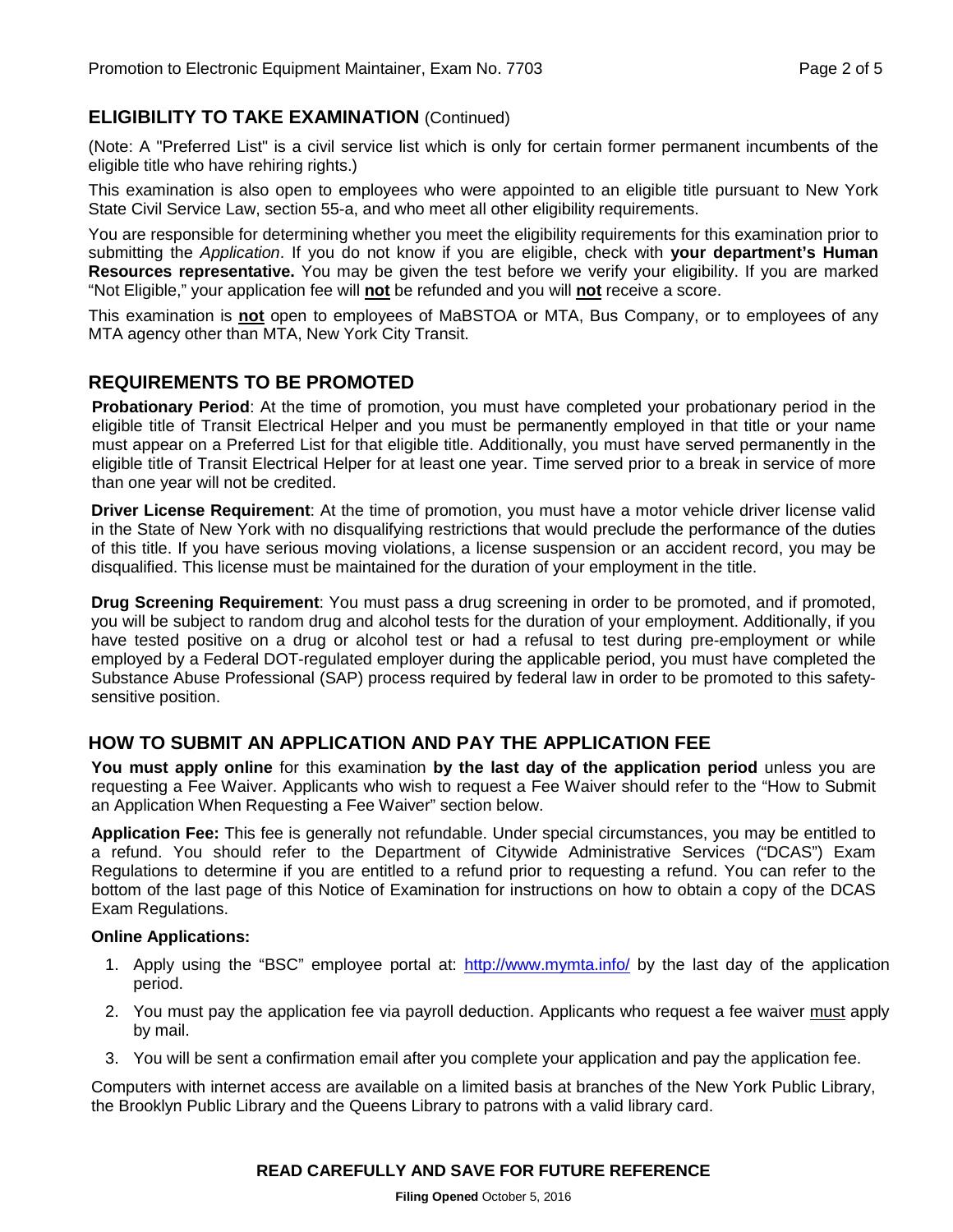#### **HOW TO SUBMIT AN APPLICATION WHEN REQUESTING A FEE WAIVER**

Applicants who wish to request a Fee Waiver must obtain an *Application* in person at the *MTA, New York City Transit Exam Information Center* as indicated below and must submit the *Application* by mail to the address in the "Correspondence" section below **by the last day of the application period**.

MTA, New York City Transit will not accept applications in person. Additional information on requesting an application fee waiver is available with the *Application*.

**MTA, New York City Transit Exam Information Center**: Open Monday through Friday, from 9 AM to 3 PM, in the lobby at 180 Livingston Street, Brooklyn, New York. Directions: take the A, C, F, or R trains to the Jay Street-Metro Tech Station, or the 2, 3 or G train to the Hoyt Street Station.

#### **ADMISSION LETTER**

An *Admission Letter* will be mailed to you about 10 days before the date of the multiple-choice test. If you do not receive an *Admission Letter* at least 4 days before the date of the multiple-choice test, you may obtain a duplicate letter at the *MTA, New York City Transit Exam Information Center* (as indicated above). A paper copy of the *Admission Letter* is your ticket for admission to the test.

Employees **must** keep their official mailing address **up to date.** Only the address on file with the *MTA Business Service Center* will be used to mail correspondence, including the *Admission Letter.*

#### **THE TEST**

You will be given a qualifying multiple-choice test and a competitive practical skills test. You must achieve a score of at least 70% to pass each test. Only those who pass the multiple-choice test will be scheduled to take the practical skills test. Your score on the competitive practical skills test will determine 85% of your final score. Your seniority will determine the remaining 15%.

You must pass the qualifying multiple-choice test and the competitive practical skills test to have your seniority credited. Your seniority score will be 70 plus ½ point for each three months of completed, permanent, continuous service with an agency under the jurisdiction of the Commissioner, Department of Citywide Administrative Services, in permanent competitive class titles. Your service will be credited through the first date of the competitive practical skills test, up to a maximum of 15 years. Time served prior to a break in service of more than one year will not be credited.

The qualifying multiple-choice test may include questions on basic electronic and electrical theory; proper selection and use of tools, instruments and materials; safe, proper and efficient work practices; reading and interpreting electrical schematics; and other related areas.

The competitive practical skills test may require you to perform tasks related to the installation, testing, maintenance and repair of electronic and electrical communications equipment, including the proper use of hand tools, meters and other testing equipment, and safe work practices and procedures.

Veterans' or Disabled Veterans' Credit will be granted only to eligible passing candidates who request that such credit be applied. Veterans' or Disabled Veterans' Credit should be requested at the time of application, but **must** be requested before the date the eligible list is established. Claims for Veterans' or Disabled Veterans' Credit cannot be made once the eligible list is established.

#### **TEST ADMINISTRATION GUIDELINES**

**Warning:** You are not permitted to enter the test site with cellular phones, beepers, pagers, cameras, portable media players, or other electronic devices. Calculators are permitted; however, they must be hand-held, battery or solar-powered, numeric only. Calculators with functions **other than** addition, subtraction, multiplication and division **are prohibited**. Electronic devices with an alphabetic keyboard or with word processing or data recording capabilities such as planners, organizers, etc. are prohibited. If you use any of these devices in the building at any time before, during or after the test, you may not receive your test results, your test score may be nullified, and your application fee will not be refunded.

(Continued)

#### **READ CAREFULLY AND SAVE FOR FUTURE REFERENCE**

**Filing Opened:** October 5, 2016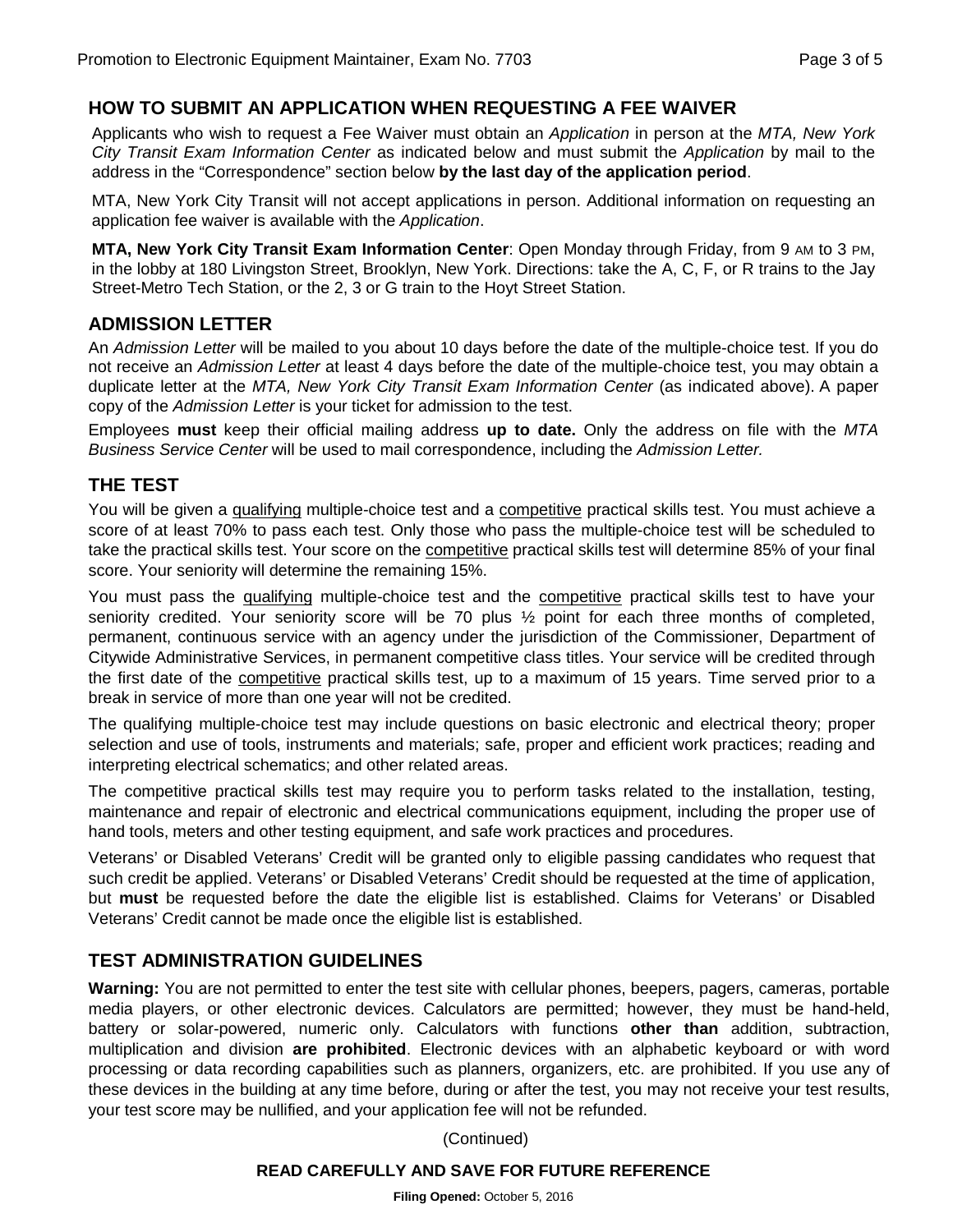#### **TEST ADMINISTRATION GUIDELINES** (Continued)

You may not have any other person, including children, present with you while you are being processed for or taking the test and no one may wait for you inside of the test site while you are taking the test.

**Leaving:** You must leave the test site once you finish the test. If you leave the test site after being fingerprinted but before finishing the test, you will not be permitted to re-enter. If you disregard this instruction and re-enter the test site, you may not receive your test results, your test score may be nullified, and your application fee will not be refunded.

**Proof of Identity:** You must present your MTA, New York City Transit employee ID when you arrive to take each test.

#### **THE TEST RESULTS**

If you pass both the multiple-choice test and the practical skills test and are marked eligible, your name will be placed in final score order on an eligible list and you will be given a list number. You will be notified by mail of your test results. If you meet all requirements and conditions, you will be considered for promotion when your name is reached on the eligible list.

#### **ADDITIONAL INFORMATION**

**Training:** You are required to complete and pass all parts of a training course before the end of an 18-month probationary period. Those probationary employees who do not complete this training course will be terminated.

#### **SPECIAL ARRANGEMENTS**

**Late Filing**: Consult with **your department's Human Resources representative** to determine the procedure for filing a late *Application* if you meet one of the following conditions:

- 1. You are absent from work for at least one-half of the application period and are unable to apply for reasons such as vacation, sick leave or military duty; or
- 2. You become eligible after the above application period, but on or before the date of the multiple-choice test.

**Make-Up Test**: You may apply for a make-up test if you cannot take the test on the scheduled test date for any of the following reasons:

- 1. Compulsory attendance before a public body;
- 2. On-the-job injury or illness caused by employment where you are an officer or employee of MTA, New York City Transit;
- 3. Absence from the test within one week after the death of a spouse, domestic partner, parent, sibling, child or child of a domestic partner where you are an officer or employee of the City;
- 4. Absence due to ordered military duty;
- 5. A clear error for which MTA, New York City Transit is responsible; or
- 6. A temporary disability, pregnancy-related, or child-birth-related condition preventing you from taking the test.

To request a make-up test, mail your request with your documentation of special circumstances to the address found in the "Correspondence" section below within 60 days of your scheduled test date or make the request within 90 days of restoration to your position after performing ordered military duty.

**Special Test Accommodations**: If you plan to request special testing accommodations due to disability or an alternate test date due to your religious belief, follow the instructions included with your *Application* and mail your request to the address found in the "Correspondence" section below no later than 30 days prior to the first scheduled test date.

#### **READ CAREFULLY AND SAVE FOR FUTURE REFERENCE**